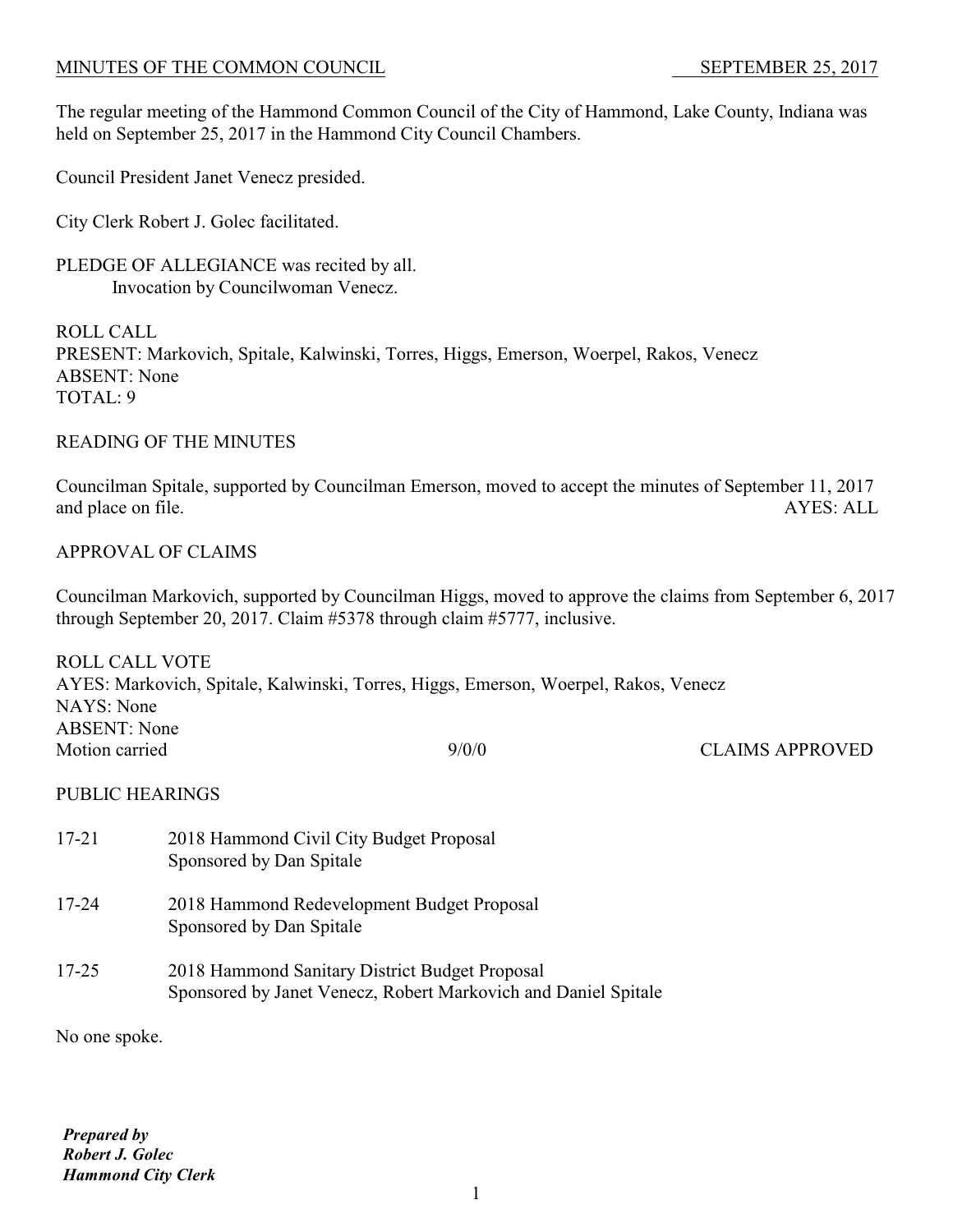# COMMUNICATIONS

Councilman Rakos announced that on October 14 th will be the 2<sup>nd</sup> Hessville Clean up of the year. We'll meet at 9 a.m. at Freddy's Steakhouse parking lot from 9 a.m. to 1 p.m.

Councilman Higgs announced that on September  $27<sup>th</sup>$  from 6 p.m. to 8 p.m. at Morton High School, Door B, location in the cafeteria, address 6915 Grand Avenue. The School City of Hammond will be having a meeting as it relates to the referendum for the new school, Hammond High School, and the referendum that's gonna be placed on the ballot in November for the voters of Hammond.

Councilman Markovich - As an add on, I attended the one at Clark and it seems like these meetings aren't too well publicized because there wasn't really hardly any people at the one at Clark High School. Mostly it was just teachers and administrators. So, the one at Morton on September  $27<sup>th</sup>$ , like Councilman Higgs said, I mean, encourage people to go there and see what's going on as far as about the new school and increases and what's going on.

Councilman Higgs announced Build a Better Future, if a four year degree is not your plan this career fair is for you. Saturday, September 30<sup>th</sup>, 2017 from 1 p.m. to 3 p.m. at the Hammond Public Library, 564 State Street. Some of the sponsors who will be there are First Midwest Bank, Business System, McShane Business Products and Solutions, Peoples Bank, 2<sup>nd</sup> District Councilman Pete Torres, VST Security Systems LLC.

Councilwoman Venecz - The Prom Genie is sponsoring a free Parent Student College Readiness Fair. It is on Saturday, October 21<sup>st</sup> from 9 a.m. to 1 p.m. at the Ophelia Steen Center. It's open to all students in grades  $8<sup>th</sup>$ thru  $12<sup>th</sup>$ .

# COMMITTEE REPORTS

Community and Crime Watch Committee - Councilwoman Venecz - Announced upcoming meetings: Wed., Oct. 4; Edison C.W.; Edison School; 6:30 p.m. Tues.; Oct. 3; Harrison C.W.; VFW; 6:30 p.m. Irving C.W.; Fri., Oct. 6; 9:15 a.m.; Irving School Pulaski Park N.A.; Tues., Sept. 26; American Legion; 6:30 p.m.

ORDINANCE 3<sup>rd</sup> READING - FINAL PASSAGE None

INTRODUCTION OF ORDINANCES

17-21 2018 Hammond Civil City Budget Proposal

Councilman Spitale, supported by Councilman Higgs, moved the proposed ordinance to  $1<sup>st</sup>$  and  $2<sup>nd</sup>$  reading and referred it to the Finance Committee. AYES: ALL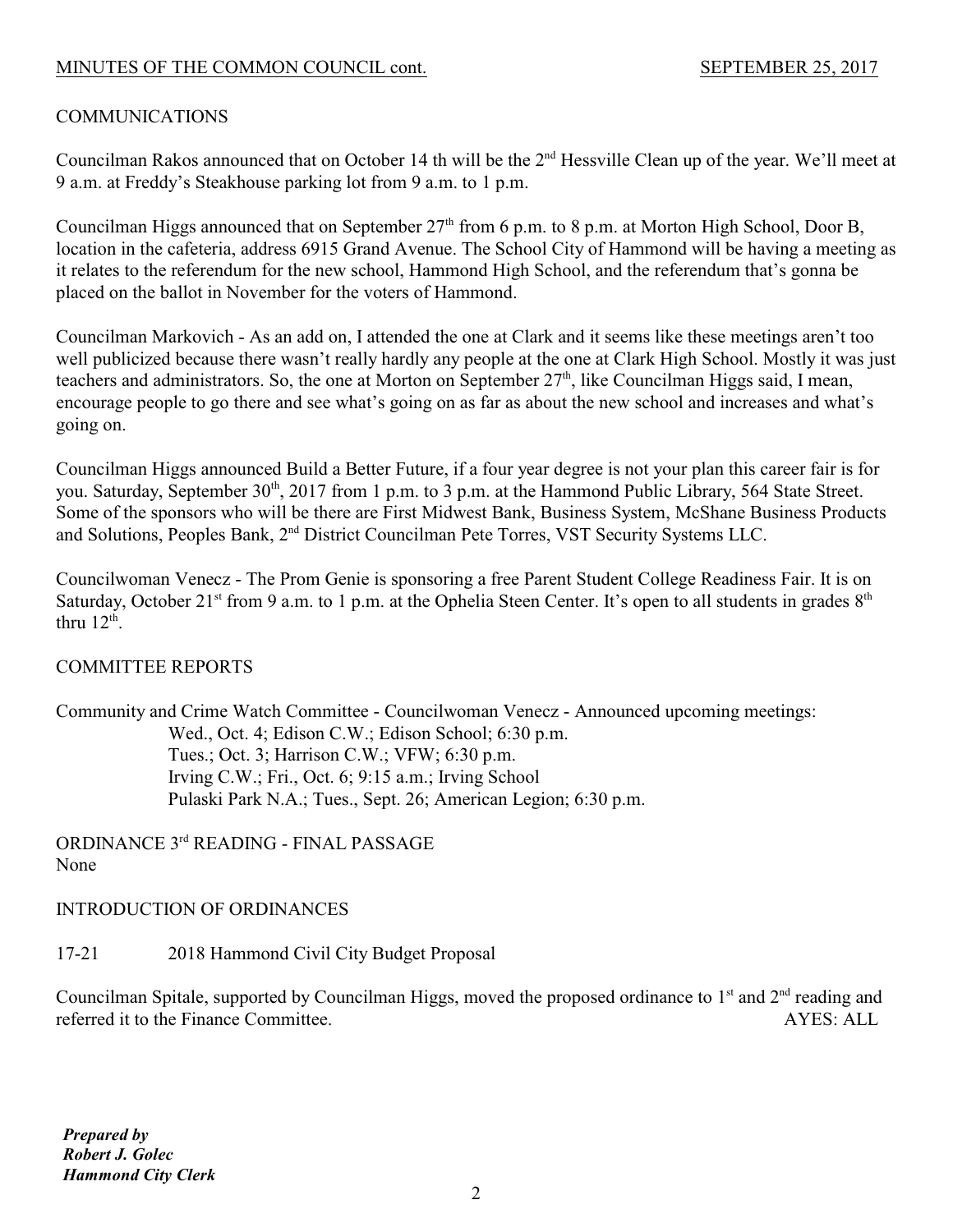# INTRODUCTION OF ORDINANCES cont.

17-22 2018 Hammond Civil City Salary Ordinance

Councilman Woerpel, supported by Councilman Higgs, moved the proposed ordinance to  $1<sup>st</sup>$  and  $2<sup>nd</sup>$  reading and referred it to the Finance Committee. AYES: ALL

17-23 2018 Hammond Police & Fire Salary Ordinance

Councilman Woerpel, supported by Councilman Higgs, moved the proposed ordinance to  $1<sup>st</sup>$  and  $2<sup>nd</sup>$  reading and referred it to the Finance Committee. AYES: ALL

17-24 2018 Hammond Redevelopment Budget Proposal

Councilman Spitale, supported by Councilman Emerson, moved the proposed ordinance to  $1<sup>st</sup>$  and  $2<sup>nd</sup>$  reading and referred it to the Finance Committee. AYES: ALL

17-25 2018 Hammond Sanitary District Budget Proposal

Councilman Spitale, supported by Councilman Higgs, moved the proposed ordinance to 1<sup>st</sup> and 2<sup>nd</sup> reading and referred it to the Finance Committee. AYES: ALL

Councilman Higgs asked to be added as a sponsor.

17-26 Authorizing the Business Manager to Transfer Funds from one line item to another within the Hammond Sanitary District Sewer Maintenance Budget (\$285,000)

Councilman Spitale, supported by Councilman Emerson, moved the proposed ordinance to  $1<sup>st</sup>$  and  $2<sup>nd</sup>$  reading and referred it to the Finance Committee. AYES: ALL

17-27 Creating a Voluntary Retirement Program in 2017 for Certain Eligible Employees of the City of Hammond

Councilman Woerpel, supported by Councilman Rakos, moved the proposed ordinance to 1<sup>st</sup> and 2<sup>nd</sup> reading and referred it to the Finance Committee. AYES: ALL

City Controller Garay - This buyout ordinance basically just mirrors the language, I believe, of the one that was offered previously. We have several departments that have eligible employees. You have to meet the PERF rules of retirement in order to be eligible. Which means that either you are 65 and have 10 years of service; you are 60 and have 15 years of service; or you are 55 or older and have a combined age and years of service that equals 85. So those are the PERF standards. That's what we put in place here. If the Council is to approve this we are asking that the departments will be notified of the employees who will be eligible. The employees will have to make a decision and notify our office by October 24<sup>th</sup> and the retirement filing date will be December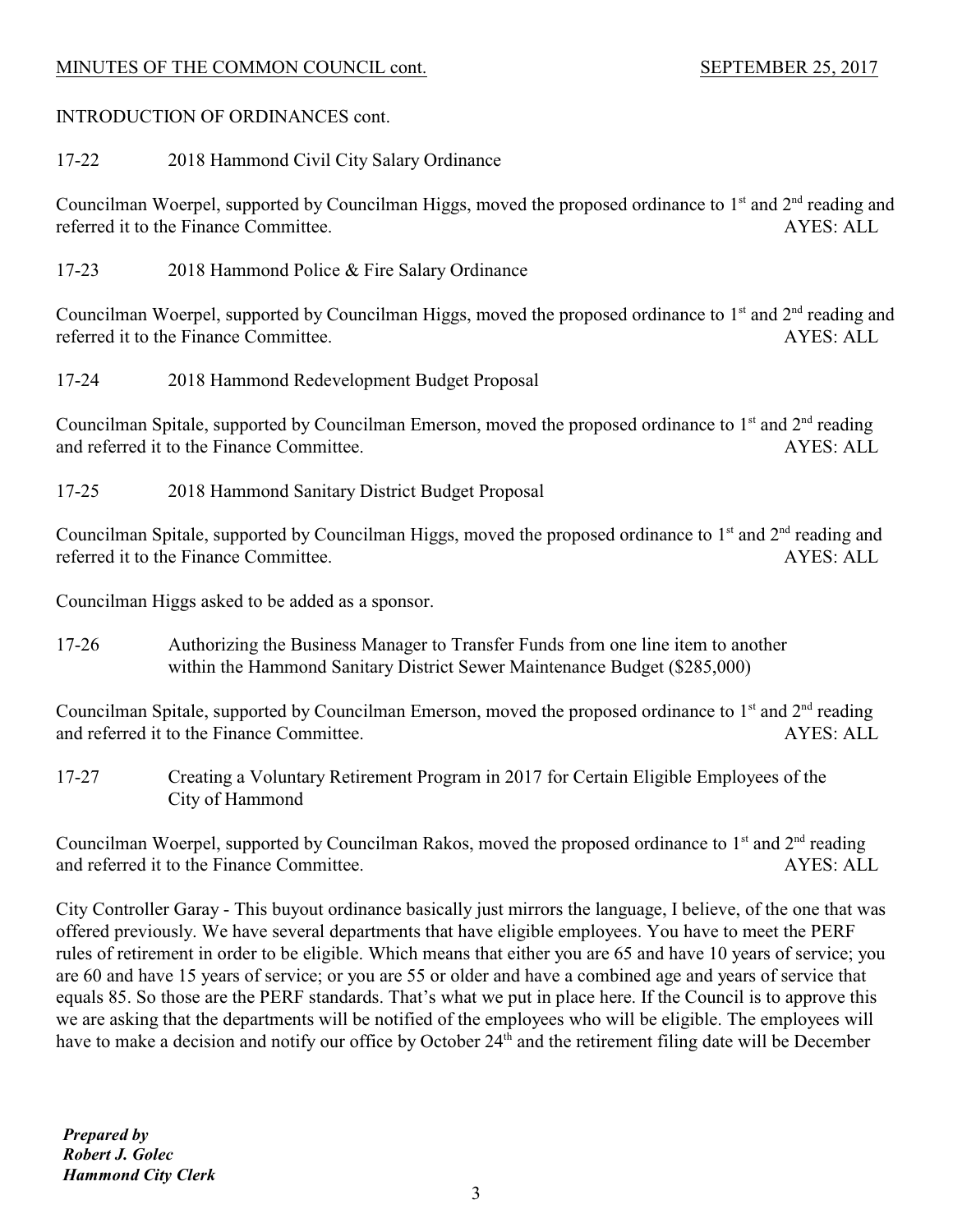# INTRODUCTION OF ORDINANCES cont.

City Controller Garay cont. -  $29<sup>th</sup>$  of this year. We are asking for that quick turnaround period because we contacted PERF and they are telling us they now need about ninety days in order to process your retirement paperwork so when the employee submits their plan to PERF, we're trying to minimize the amount of time they have to go without a paycheck. So that's why that date is coming up pretty quickly here. If there are any questions, I can answer.

17-28 Reclassifying Certain Lands in the City of Hammond for Zoning Purposes for property commonly known as  $2620$   $165<sup>th</sup>$  Street

Councilman Higgs, supported by Councilman Spitale, moved the proposed ordinance to  $1<sup>st</sup>$  and  $2<sup>nd</sup>$  reading, referred it to the Council as a Whole and Building & Zoning Committees, with an Intent to Consider on October 10, 2017. AYES: ALL

Councilman Higgs - This is in my particular district where they're interested in re-zoning this property for a furniture company. Hopefully it will be a benefit to the community and I look forward to seeing additional businesses coming to my district so I am extremely pleased to see a vacant building become commercial. So, in saying that, thank you so much for having an interest in my district. And I also would like to be a sponsor of this particular ordinance.

17-29 Reclassifying Certain Lands in the City of Hammond for Zoning Purposes for property commonly known as 2600-2606 New York Avenue and 1400 New York Street

Councilman Kalwinski, supported by Councilman Spitale, moved the proposed ordinance to  $1<sup>st</sup>$  and  $2<sup>nd</sup>$  reading, referred it to the Building & Zoning Committee, with an Intent to Consider on October 10, 2017.

AYES: ALL

Councilman Kalwinski, supported by Councilman Spitale, moved to amend in the title on the last line on the title of the ordinance to change from "1400 New York Street" to "1400  $126<sup>th</sup>$  Street".

Councilman Kalwinski - I don't believe that error is anywhere else in the document but if it were then 1400 New York Street would be changed to 1400 126<sup>th</sup> Street in other areas as well. AYES: ALL

Council President Venecz - I would like to point out in a previous meeting that we cancelled the regularly scheduled City Council meeting on Monday, October 9<sup>th</sup> because that is Columbus Day and we rescheduled that meeting for Tuesday, October  $10<sup>th</sup>$ . We will have our regular Caucus meeting at 5:30, followed by the Council Meeting at 6:00.

**RESOLUTIONS** None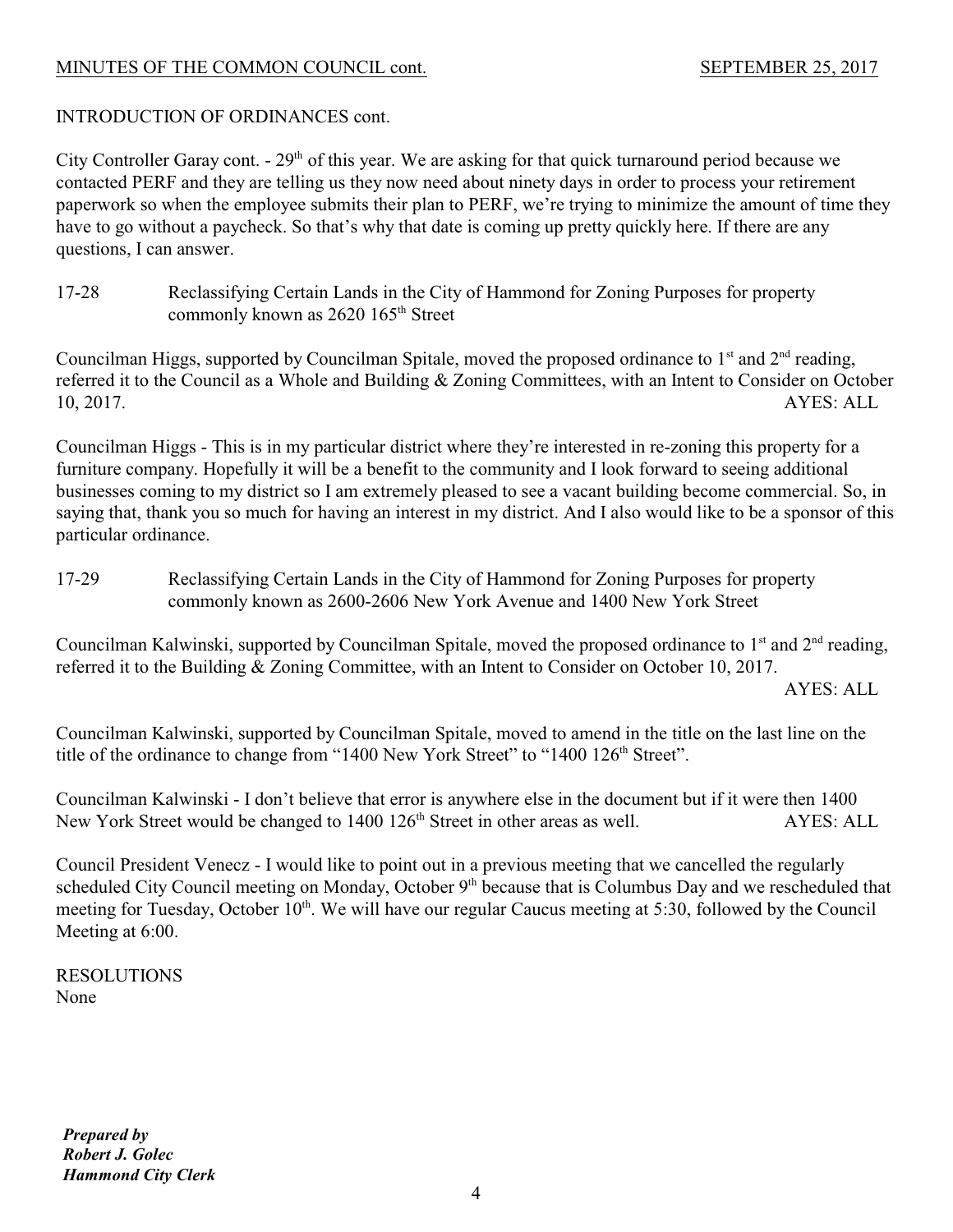# NEW AND UNFINISHED BUSINESS

Councilman Higgs, supported by Councilman Rakos, moved to send a letter to INDOT as it relates to the high weeds near the bridge and Spohn School, and see if they can have that cleaned up as quickly as possible, as well as the Railroad Company that is responsible for dumping on Fayette, from Fayette all the way to Sohl.

AYES: ALL

# LETTERS SENT: September 26, 2017 & September 27, 2017

Councilman Higgs, supported by Councilman Woerpel, moved to send a letter to Public Works in regards to the graffiti that is sitting on the fence on Bauer Street, it's the corner of Calumet, there's a car dealership there, and there is a bunch of graffiti just sitting on the fence. AYES: ALL

### LETTER SENT: September 26, 2017

### PUBLIC EXPRESSION

Chuck Erhart - Representing the residents and supporters of the areas affected by the proposed eminent domain properties for the West Lake Corridor. We would like to request that referendum be proposed and passed stating that the Northern Indiana Commuter Transportation District may not take our homes or any partial acquisitions unless the federal funding is in place for the Westlake Corridor Project. We have been called a slum. We do not feel that way. Our homes on Brunswick and Hanover are well kept, constantly improving, lawns and gardens tended, the streets clean and the neighborhood quiet and safe. The slum lord is NICTD. The current properties are only mowed 2 to 3 times per year. There is litter and dumping there and nothing is done about it. We clean up the trash.

Donna Dunn - Offered clarification on where we are with this South Shore Project right now. Right now they submitted their bid for FTA evaluation and rating. If they get a thumbs up rating that means they start the engineering phase. Once they complete the engineering phase, then they have to go back next year, about this time next year, back to the FTA and do it all over again, before they ever get dime one from the federal government. So a thumbs up right now does not guarantee federal funding. Millions of dollars of assessed value of this property could be taken off the tax rolls for a train that we may never get. These properties that are acquired will sit empty. We can't afford that in Hammond.

Councilman Higgs, supported by Councilman Torres, moved to return to New and Unfinished Business.

ROLL CALL VOTE AYES: Markovich, Spitale, Torres, Higgs, Emerson, Woerpel, Rakos, Venecz NAYS: None ABSENT: Kalwinski Motion carried and the state of the state and the state of the state of the MOTION CARRIED

*Prepared by Robert J. Golec Hammond City Clerk*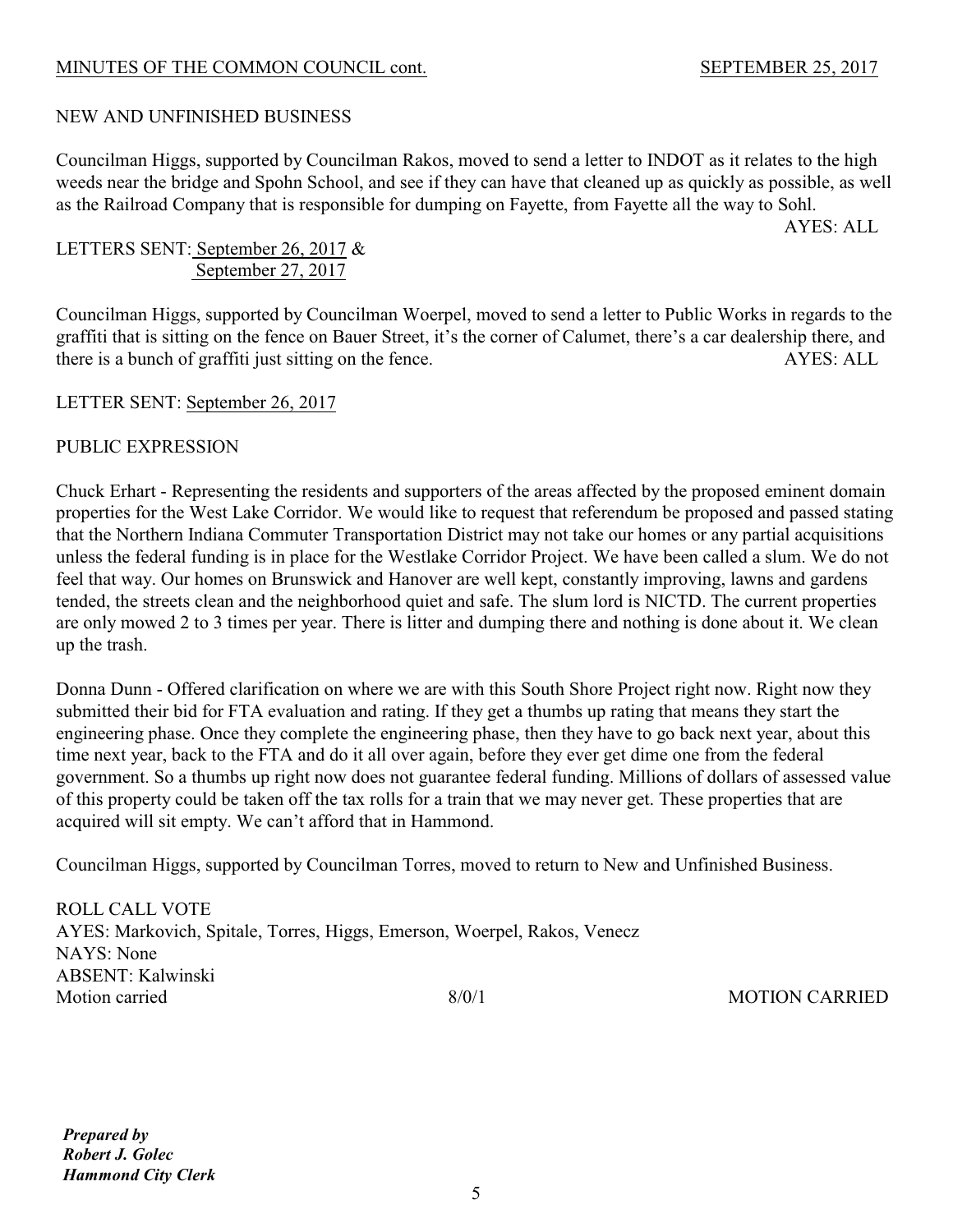# NEW AND UNFINISHED BUSINESS cont.

Councilman Higgs - I just wanted to let those individuals that are in the audience, if you could stand up again, please. Those in regards to your property being taken. I commend you in your efforts of speaking up for an issue that is very important. I am so elated and so excited to know that you are in the audience and you're concerned about your property. You can sit down. Secondly, I would like to say, as a councilman, it's not in my particular district but I sympathize with you and I understand. If I can do anything in your efforts of keeping your property, feel free to reach out to me. It's important and your points were well taken. God bless you all and thank you for coming.

Councilman Torres - That happens to be the  $2<sup>nd</sup>$  District, which you all know, and it is my understanding that they are not going to make the decision until February. They're going through, it seems like, all the action now of getting or preparing to acquire property. But, at least I've been told, that because of the White House they don't know which way they are going to go. Even though a lot of people feel positive that it is gonna happen with our help, the city's help, or with the federal government's help, or NICTD, for some reason has the power and control to do it even without us. So, I've been waiting from them to hear so that I could relate that information to you. I've talked to a few people there, in that area, not many, and because I don't know of what direction it's gonna go yet, that's why I haven't shared anything. Well, I have nothing to share other than it's gonna be in February before they make the final decision of any property they are going to acquire for that area. We all know what the area is but I'm sure that with the public hearings and we had one at Irving back in April, I believe that was relayed there also. So, as the councilman, that's all I have to say. I've been trying to keep up with it and I'm just as informed as you are going back and forth and what appears in the Northwest Times every now and then and that's all I can tell you. But, if it does go through, the only thing I can tell you is that hopefully you get fair value for your property. That's the issue that I'm gonna deal with. But I'll be happy to go with you through whatever road it is. I know what the feeling is with the residents in that area and if I lived in that area I'd be feeling the same way.

Councilwoman Venecz - I would like to point out that we, as a council, have no control over what NICTD does. NICTD is completely separate from us. They are the one who is driving the train, so to speak, on this. So we have no say so about what action they take.

Councilman Higgs - Dean, if you could please step up maybe you can give us an idea. He's our city engineer and maybe he can address some of the concerns. I know there was an issue with contamination and the soil being tested in that area at one point.

City Engineer Dean Button - I'm not aware of any testing of contaminated soil. I would point out that this Council has already approved a resolution that set forth the requirements for funding for the project. So, those requirements included a gateway station, a maintenance facility, and the stipulation that no money be transferred or included as part of a previous taxation, so there's no increase in taxes until the federal funding is made available. The expectation is that federal funding, it could be in the President's budget as early as February, so no homes would be acquired until that point. Contrary to what the woman said earlier. Engineering has been ongoing for many months, actually two years now. So engineering is ongoing and in fact homes will not start to be acquired until federal funding is in place and there is no second action that has to be done by the federal

*Prepared by Robert J. Golec Hammond City Clerk*